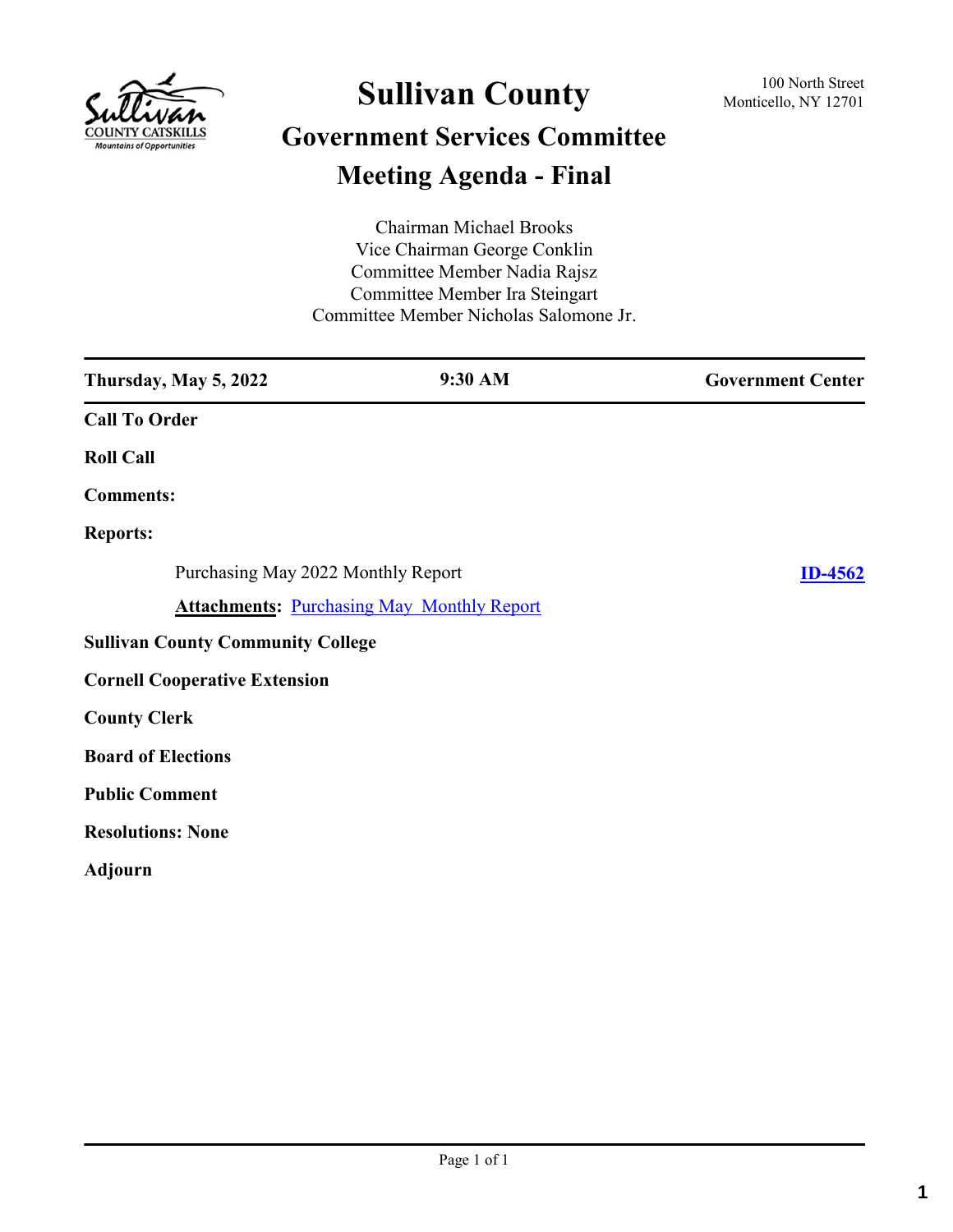

## Sullivan County

Legislative Memorandum

**File #:** ID-4562 **Agenda Date:** 5/5/2022 **Agenda #:**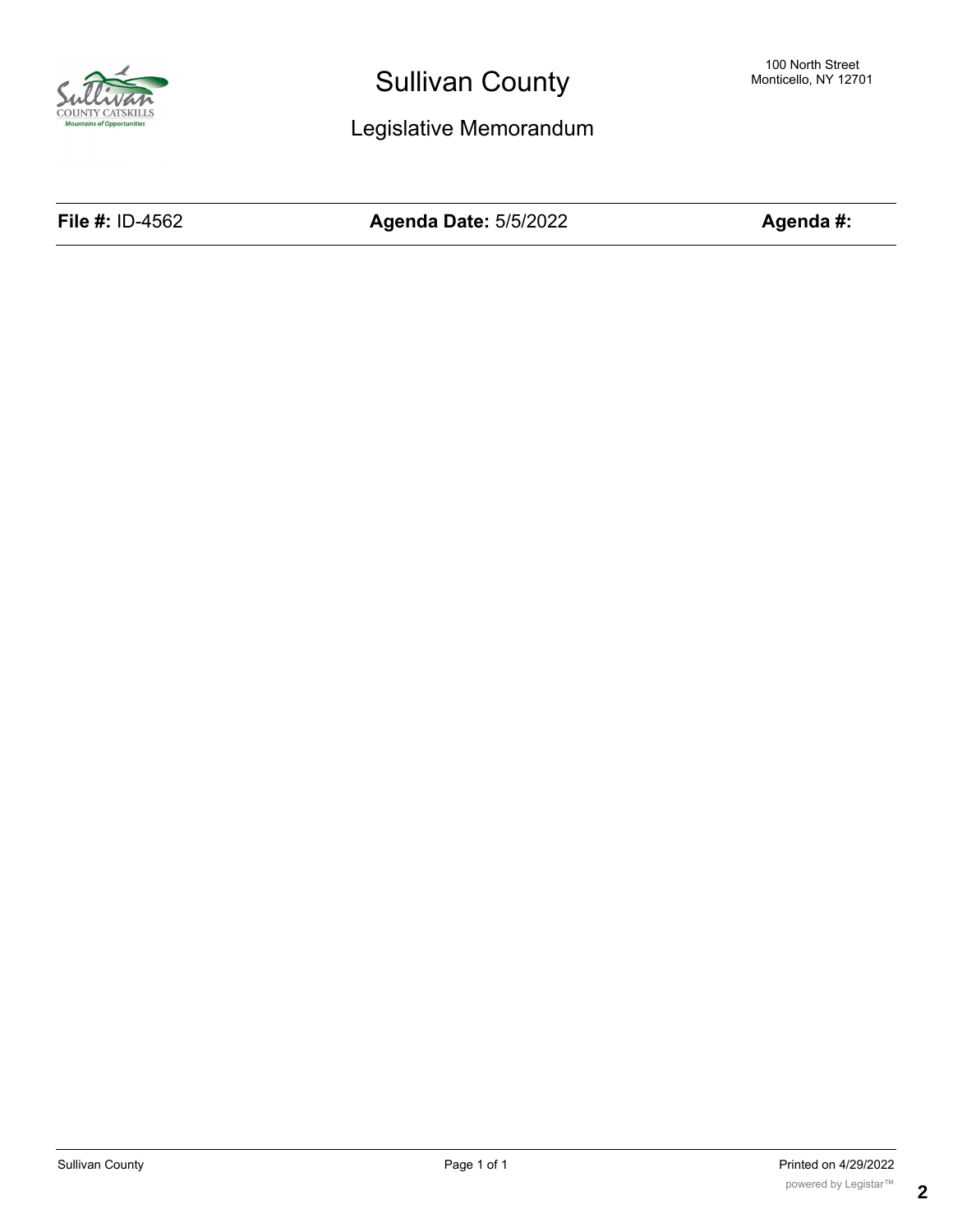|           | 1. BIDS AWARDED:                                                                                                                                                                                                                                                              |                                                                      |  |
|-----------|-------------------------------------------------------------------------------------------------------------------------------------------------------------------------------------------------------------------------------------------------------------------------------|----------------------------------------------------------------------|--|
|           | Eggs and Cheese (B-22-28)<br>Duso Food Distributors, Inc.                                                                                                                                                                                                                     | Ellenville, NY                                                       |  |
|           | <b>Treatment Chemicals for S.C. Landfill (B-22-26)</b><br>East Coast Environmental, Inc.<br>JCI Jones Chemicals, Inc.<br>Slack Chemicals Co., Inc.                                                                                                                            | Bloomingburg, NY<br>Sarasota, FL<br>Carthage, NY                     |  |
|           | Pile Driving Installation for Co. Bridge No. 228 (B-22-01)<br>Sullivan County Paving & Construction, Inc.                                                                                                                                                                     | White Lake, NY                                                       |  |
| ٠         | <b>Resurfacing Portions of Various County Roads (B-22-13)</b><br>Sullivan County Paving & Construction, Inc.                                                                                                                                                                  | White Lake, NY                                                       |  |
|           | East Broadway/County Road 173 Rehabilitation (B-21-13)<br>Argenio Brothers, Inc.                                                                                                                                                                                              | New Windsor, NY                                                      |  |
|           | <b>Conventional Chip Sealing Portions of Various Roads (B-22-05)</b><br>Gorman Brothers, Inc.                                                                                                                                                                                 | Albany, NY                                                           |  |
|           | <b>Crack Sealing Approx. 52 Miles of Various Road (B-22-08)</b><br>Gorman Brothers, Inc.                                                                                                                                                                                      | Albany, NY                                                           |  |
| ٠         | <b>Exterminating Services (B-22-09)</b><br><b>Pestmaster Services</b>                                                                                                                                                                                                         | Kingston, NY                                                         |  |
|           | Steel and Aluminum (B-22-29)<br>All Steel & Aluminum<br>Chemung Supply Corp.                                                                                                                                                                                                  | Circleville, NY<br>Elmira, NY                                        |  |
|           | 2022 Pavement Marking Installation on Approx. 79 Miles of Various Roads (B-22-12)<br>K5 Corporation                                                                                                                                                                           | Rockland, MA                                                         |  |
|           | 2022 Lawn Mowing Services (B-21-67)<br><b>KMJ Lawn Services</b><br>MDL Excavating, LLC<br>Smith Landscape & Excavating<br>Turning Leaves Landscaping, LLC                                                                                                                     | Monticello, NY<br>Rock Hill, NY<br>Equinuk, PA<br>Fremont Center, NY |  |
|           | <b>Removal of Waste Tires (B-22-34)</b><br>Casings, Inc.                                                                                                                                                                                                                      | Catskill, NY                                                         |  |
|           | 2. BIDS EXTENDED<br><b>CFC Removal from Appliances (B-18-39)</b><br><b>AGP Solutions</b>                                                                                                                                                                                      | Kingston, NY                                                         |  |
| $\bullet$ | 3. RFP'S ISSUED:<br>Behavioral Health Services for Sullivan County, #R-21-20- Under Review<br>Review<br>Advocacy & Support Services for the S.C. Family Services, #R-21-31- Under Review<br>Development of a Redistricting Plan for the County of Sullivan #R-22-02- Contract |                                                                      |  |

- Development of a Redistricting Plan for the County of Sullivan, #R-22-02- Contract Phase
- Subrecipient Services to Administer a CDBG Housing Grant, #R-22-03- Under Review
- Nurse Practitioner for Community Services, #R-22-04- Resolution Phase
- Design, Engineering, and Permitting Services for O&W Rail Trail, #R-22-05- Contract Phase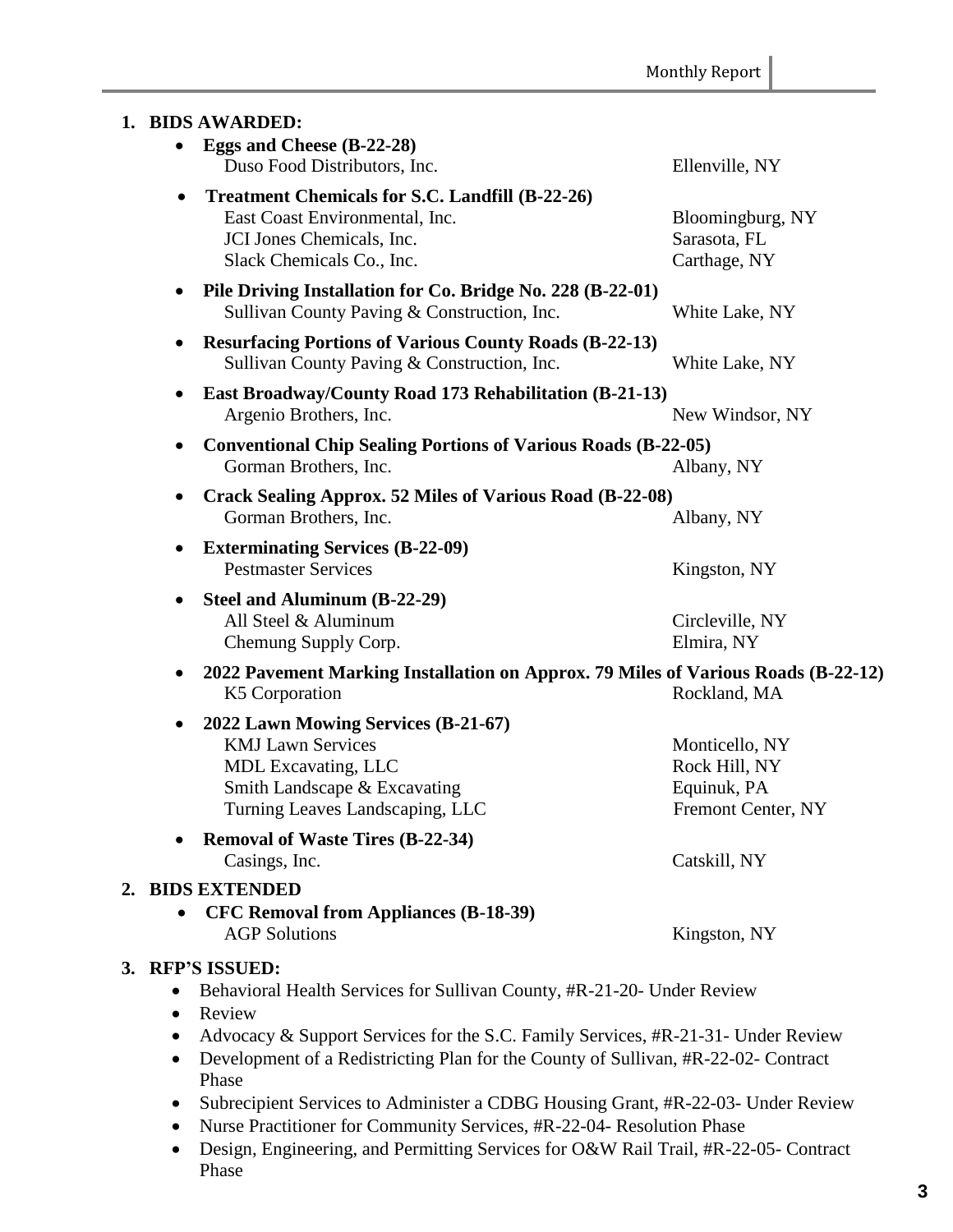- Preparation of a Countywide Resiliency Plan for the County of Sullivan, #R-22-09-Under Review
- Health Reimbursement Account Administrator for County of Sullivan, #R-22-10- Under Review
- Professional Consulting Services for Developing a Local Solid Waste Management Plan, #R-22-12- Under Review
- Respiratory Therapy Services and Supplies for the S.C. Care Center at Sunset Lake, Liberty, NY, #R-22-13- Under Review

### **4. BIDS ISSUED:**

- Bridge Membrane and Wearing Surface Replacement, #B-21-57- Contract Phase
- Highland River Access, #B-22-10- Under Review
- Terminal Apron Rehabilitation, #R-22-27- Under Review
- Hydraulic Pile Drive for S.C. Dept. of Public Works, #B-22-30- Under Review
- Canned Goods and Groceries, #B-22-31- Under Review
- Tree Removal and Limbing Service for County of Sullivan, #B-22-32- Under Review
- Bridge Construction Materials, #B-22-33- Issued
- Seasonal Produce #B-22-36- Issued
- Printing for Sullivan County, #B-22-37- Issued
- Concrete, #B-22-38- Issued

#### **5. QUOTES ISSUED/AWARDED:**

- Security Glazing & Ballistics Rated Glass for Jail/Sheriff Complex- #Q-22-20- Awarded
- Supply and Install HP Plotter Replacement for County Clerk, #Q-22-21- Awarded
- Purchase and Installation of Manual Roller Window Solar Shades at Government Center, #Q-22-22- Awarded

#### **6. EXECUTED CONTRACTS:**

- Staffing Services for Care Center, #R-20-35- E&S Medical Staffing Services Inc. (Mod)
- 2022 Lawn Mowing Services, #B-21-67- MDL Excavation, LLC
- 2022 Lawn Mowing Services, #B-21-67-KMJ Lawn Service
- 2022 Lawn Mowing Services, #B-21-67-Turning Leaves Landscaping, LLC
- 2022 Lawn Mowing Services, #B-21-67 Smith Landscape & Excavation
- Pile Driving Installation for Co. Bridge  $\#228$ ,  $\#B-22-01$  Sullivan County Paving  $\&$ Construction, Inc.
- Resurfacing Portions of Various Co. Roads, #B-22-13- Sullivan County Paving & Construction, Inc.
- East Broadway/County Road 173 Rehabilitation Project, #B-21-13- Argenio Brothers, Inc.
- Conventional Chip Sealing Portions of Various Roads, #B-22-05- Gorman Brothers, Inc.
- Crack Sealing Approx. 52 miles of Various Roads, #B-22-08- Gorman Brothers, Inc.
- Vending Machine Concession, #B-21-03- Pepsi Cola of the Hudson Valley (Mod)
- Cost Allocation Services & Space Occupancy Cost Analysis, #R-21-39- Venesky & Company
- Exterminating Services, #B-22-09- Pestmaster Services
- Veterans Peer-to-Peer Pilot Programs for S.C. Community Services, #R-21-19- Action Towards Independence, Inc. (Mod)
- 2022 Pavement Marking Installation on Approx. 79 Miles of Various County Roads, #B-22-12- K5 Corporation